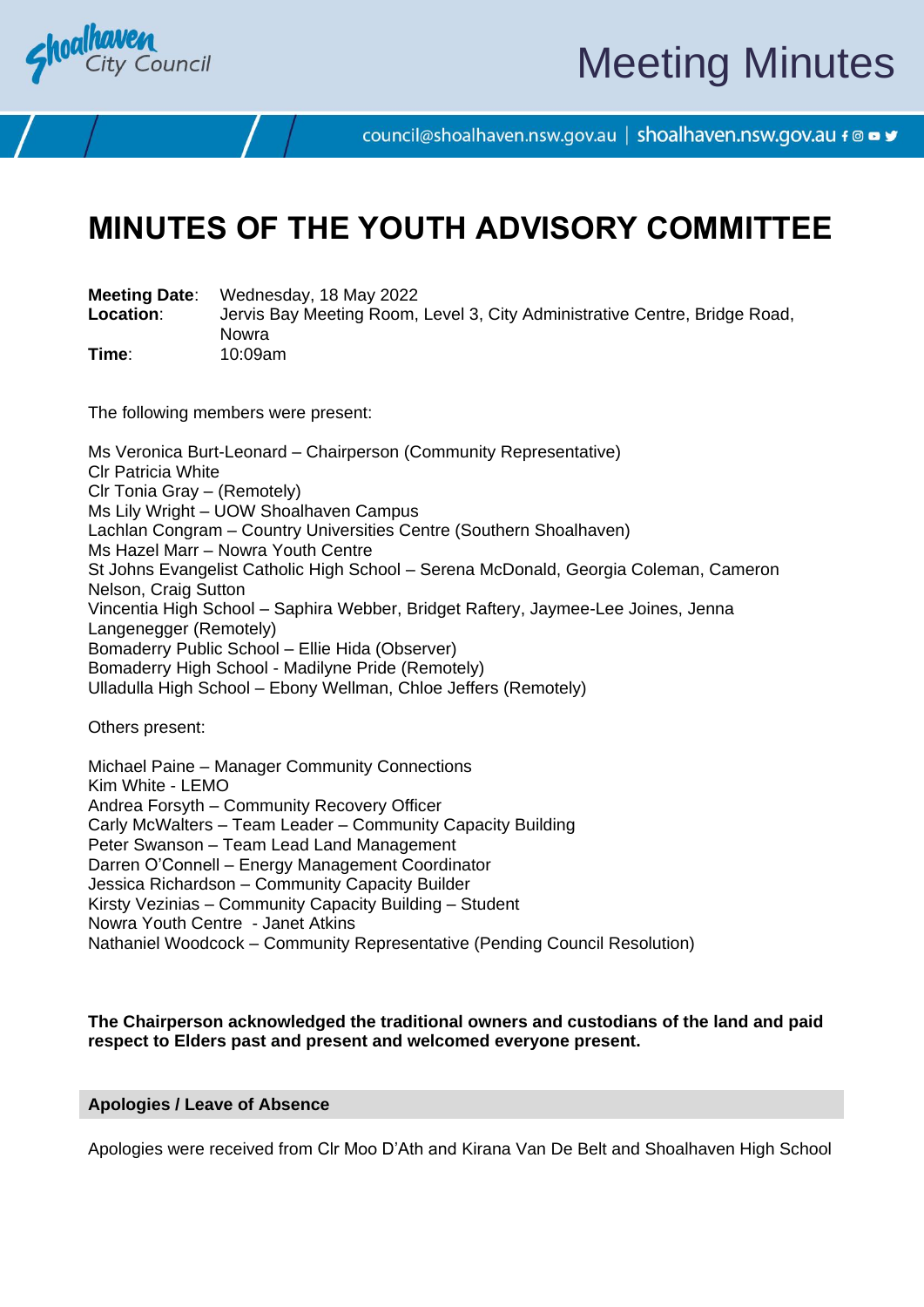

#### **Confirmation of the Minutes**

#### **RESOLVED** (By consent)

That the Minutes of the Youth Advisory Committee held on Wednesday 16 March 2022 be confirmed.

#### CARRIED

#### **Declarations of Interest**

Nil

# **PRESENTATIONS**

#### **YA22.9** Sustainability Presentation **HPERM Ref: HPERM Ref:**  $\blacksquare$

**D22/163583**

Shoalhaven City Council's Energy Management Coordinator - Darren O'Connell and Lead Land Management Peter Swanson provided a presentation to the YAC regarding Council's work on Environmental Sustainability, Bushcare and Land Management in the Shoalhaven. This presentation was requested by the YAC in response to the identification that responding to Climate Change and creating sustainable environments are a priority concern for young people in the Shoalhaven.

Copies of the presentations will be provided to members along with the minutes.

#### **YA22.11 Disaster Management and Recovery Presentation HPERM Ref:**

**D22/194304**

Shoalhaven City Council's Local Emergency Management Officer - Kim White and Community Recovery Officer - Andrea Forsyth, provided a presentation to the Youth Advisory Committee (YAC) regarding Council's Emergency Management processes and work in Community Recovery following the recent natural disasters and building resilience in the Shoalhaven. This presentation was requested by the YAC in response to the identification that responding to Climate Change and creating sustainable environments are a priority concern for young people in the Shoalhaven.

Copies of the presentations will be provided to members along with the minutes.

#### **YA22.12** Action Table Update - May 2022 **HPERM Ref: HPERM Ref:**

**D22/178648**

In relation to this report the following notes were made:

- YA21.6 Presentations have been received today; this item is now considered complete.
- Welcomed Community Service provider representatives to the meeting.
- Following the EOI for community representatives, Council received 1 nomination from Nathaniel Woodcock who is present today. See Additional Item YA22.13
- There are still four (4) vacant community member positions, it was discussed that the EOI remain open until the vacant positions are filled. See YA22.14.
- The Community Connections Team are working with the Nowra Youth Centre to develop the MOU.

#### **Recommendation (Item to be determined under delegated authority)**

That the Youth Advisory Committee:

1. Accept and receive the Update on Actions report for information.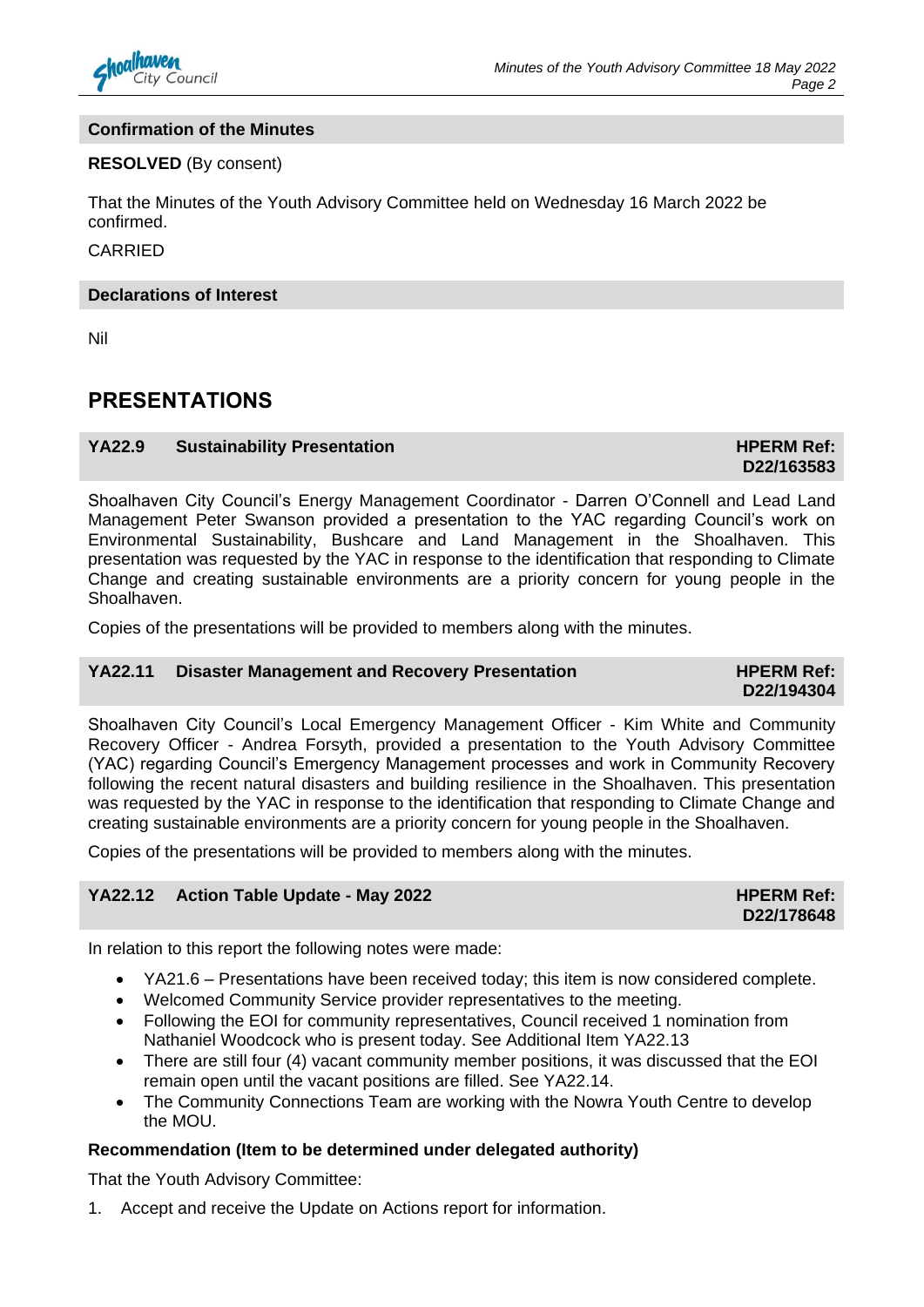

- 2. Acknowledge the following actions as completed and be removed from the action table:
	- a. YA21.6 Planning Day Climate Change & Environment Sustainability Report request – Bushfire Initiatives Presentation request – Working Group Formation
	- b. YA22.8 Nomination of Chair for Next Meeting
	- c. YA22.6 Youth Advisory Committee Terms of Reference Adoption Organisation representative invitation – Community vacancies – Expression of Interest
	- d. YA22.5 Nowra Youth Centre Bus Running Costs Funds voted Consider further funding 2023 - Memorandum of Understanding

#### **RESOLVED** (By consent)

That the Youth Advisory Committee:

- 1. Accept and receive the Update on Actions report for information.
- 2. Acknowledge the following actions as completed and be removed from the action table:
	- a. YA21.6 Planning Day Climate Change & Environment Sustainability Report request – Bushfire Initiatives Presentation request – Working Group Formation
	- b. YA22.8 Nomination of Chair for Next Meeting
	- c. YA22.6 Youth Advisory Committee Terms of Reference Adoption Organisation representative invitation – Community vacancies – Expression of Interest
	- d. YA22.5 Nowra Youth Centre Bus Running Costs Funds voted Consider further funding 2023 - Memorandum of Understanding

#### **CARRIED**

#### **YA22.13 Additional Item - Community Membership Nomination Nathaniel Woodcock**

Following a round of EOI, Council received 1 community membership nomination from Nathaniel Woodcock. It was recommended by the Youth Advisory Committee that Nathaniel be welcomed as a member.

#### **RECOMMENDATION** (By consent)

That Council appoint Mr Nathaniel Woodcock as a Community Member on the Youth Advisory Committee.

#### CARRIED

#### **YA22.14 Additional Item - Continuation - EOI for Vacant Community Member Positions**

During discussion on the Action Table, it was noted that there are still four (4) remaining community member positions that are still vacant. It was suggested that the EOI as resolved by Council (MIN22.247) regarding the vacant positions remain open until the Community Membership positions are filled.

#### **RESOLVED** (By consent)

That the EOI (See MIN22.247) for the four (4) remaining Community Member positions remain open until the positions are filled.

#### CARRIED